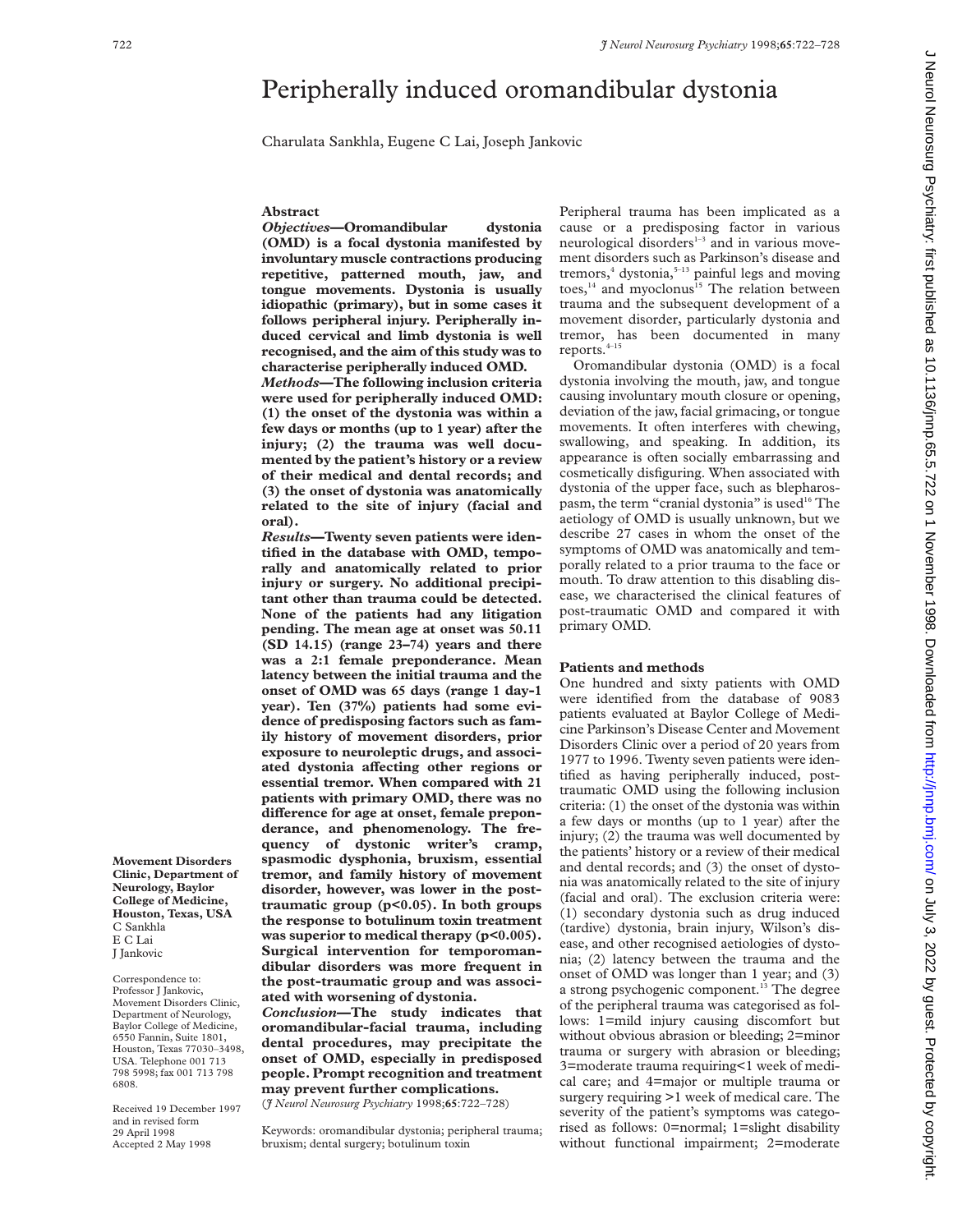disability without functional impairment; 3=moderate disability with functional impairment (speaking/chewing/swallowing); and 4=incapacitated because of their inability to speak, chew, or swallow.

This group of patients with post-traumatic OMD was compared with a control group of 21 patients with primary (idiopathic) OMD randomly selected from our database of patients with primary (idiopathic) dystonia. Both groups of patients were compared for the following clinical variables: age at onset, duration of illness, type of movement disorder at onset, spread of symptoms and anatomical distribution, any potential predisposing factors, and response to various medications, including the number of medications, and response to botulinum toxin A (BTX-A) therapy. The response to various medications and to BTX-A therapy was assessed using a previously described clinical rating scale.<sup>17</sup> The "peak effect" score, defined as the maximum benefit after the injection, was rated on a 0–4 scale based on the information provided by the patients, daily diary of their symptoms, and interview of the spouse or friends (0=no effect; 1=mild improvement; 2=moderate improvement; 3=moderate improvement in severity and function; and 4=marked improvement in severity and function). In the post-traumatic group the following variables were also analysed: injury and disability rating, the correlation between the severity of the injury and severity of the OMD, and latency between trauma and the first appearance of OMD. The additional information was obtained by a questionnaire and a structured personal or telephone interview of the patients and their family members.

#### STATISTICAL ANALYSIS

The results of the response to medical and BTX-A therapy in both post-traumatic and primary groups were compared for significance using the two tailed Fisher's exact test. We compared both forms of the treatments for functional improvement scores (3–4) and no functional improvement (scores 0–2). Fisher's exact test was also used to determine the significance of the differences in the various clinical parameters seen in these two groups. The computer software used comprised SAS computer software by SAS Institute Inc, Cary, NC, USA, and Astute DDU Software, University of Leeds, Leeds, UK.

#### ILLUSTRATIVE CASES *Patient 1*

This 61 year old woman underwent a series of dental procedures such as gingivectomy and braces for six months in 1979. Afterwards, she had cosmetic filling of her maxillary teeth followed by placement of three separate bridges. On the same day of this last procedure she noticed abnormal jaw movements which caused displacement of the left bridge. Since that time she has been unable to wear her lower dentures. Her mouth and jaw movements worsened gradually over the next 16 years. The patient also had mouth soreness on wearing her

dentures and had difficulty in speaking clearly due to the painful spasms. Four years before our evaluation, her movements occurred only while wearing dentures and completely resolved within 30 minutes of their removal. The movements could be relieved by sensory tricks such as touching her tongue to the top of her mouth, biting her lips and, swallowing. The patient has been seen during the past 16 years by various dentists and physicians, without any medications being prescribed or a working diagnosis made.

Examination disclosed repetitive deviation of the mandible to the left, particularly when speaking and chewing. She had bilateral masseter spasms and considerable difficulty in moving her jaw to the right, particularly when the upper dentures were in place. She was injected with 195 units of BTX-A over two sessions and experienced dramatic relief of her symptoms (grade 4 improvement) for about 4 months during which she was able to wear her dentures without any discomfort.

#### *Patient 2*

This 42 year old woman had dentures fitted and correction of her overbite. She started adjusting her bite to get used to her new dentures. Three days after she started to use the dentures she noted difficulty in closing her mouth and experienced involuntary protrusion of her tongue. This worsened when she attempted to eat and she was able to tolerate only pureed diet. She stopped wearing her lower dentures due to involuntary tongue protrusion and her inability to close her mouth. She used sensory tricks such as pulling her face up with a finger, which enabled her to eat, but still had difficulty in swallowing. She developed right temporomandibular joint pain and popping of the joint. She was treated with trihexyphenidyl, which helped her spasms but she continued to have difficulty in eating. Examination in the resting position disclosed that she had 6–7 Hz frequency jaw tremors with lip pursing movements. Her jaw was deviated to the right. On opening her mouth she had rhythmical movements of her tongue and she had considerable difficulty in closing her jaw. An attempt to eat resulted in protrusion of her tongue, which kept pushing her food out and she was unable to close her mouth because of drawing of her chin and lower jaw downward and backwards. She had considerable difficulty in swallowing. In addition to OMD, she also had associated involuntary contraction of the corrugator, frontalis, and orbicularis oculi muscles with blepharospasm while eating.

Injections of BTX-A into the submental muscles on two occasions (25, 50 units) provided a grade 3 improvement. She is now able to eat, but still has difficulty closing her mouth when she drinks.

## **Results**

Twenty seven patients (18 women) fulfilled the inclusion criteria for post-traumatic dystonia (table 1). The average age at onset of dystonia was 50.11 (SD 14.15) (range 16–73) years with a peak between 50 to 60 years of age. The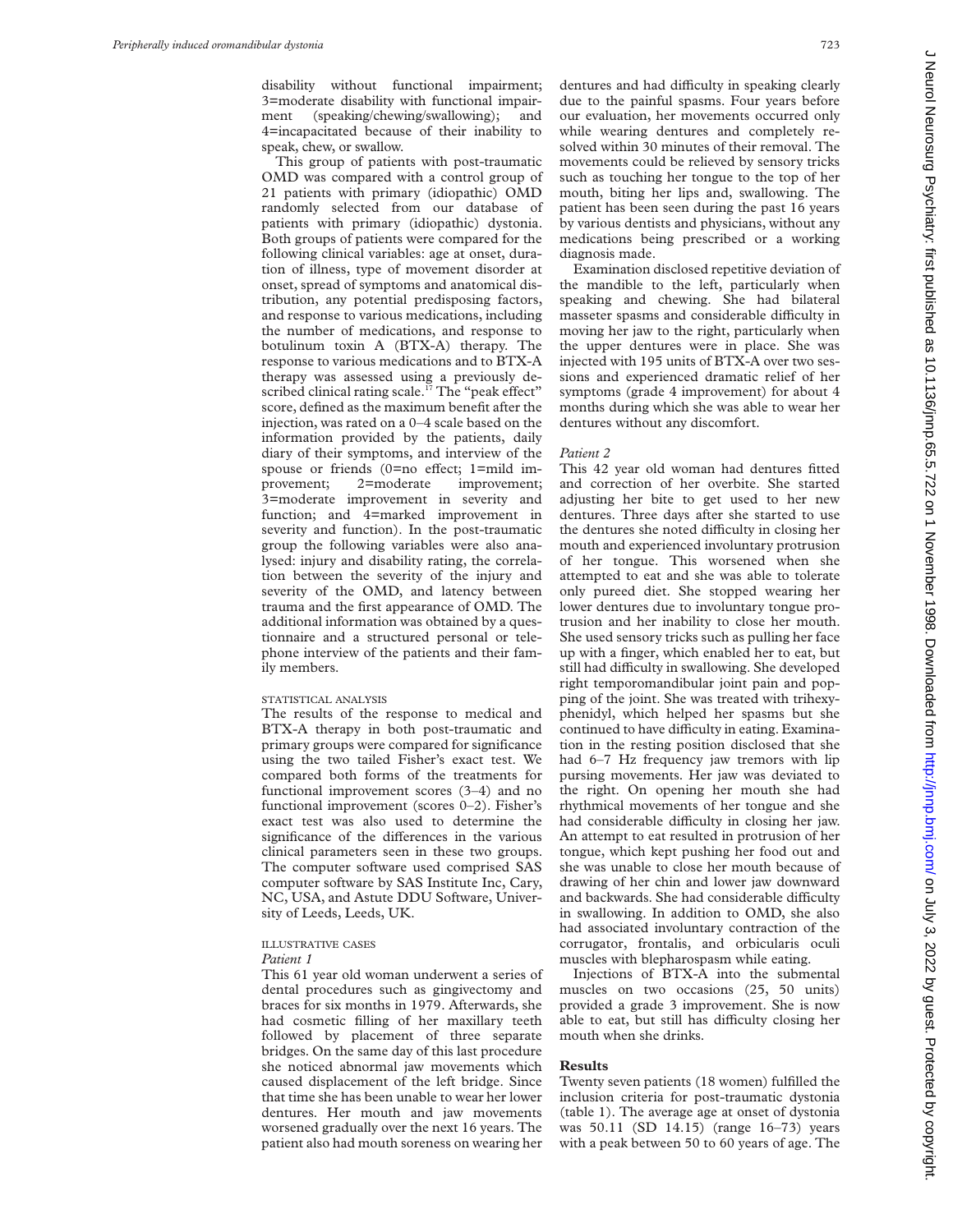| No               | Age at<br>onset/<br>sex | Type of injury                                                | IR                      | DR                      | Latency<br>(days)   | Dystonia at onset   | Dystonia at present | Possible predisposing factors                                         |
|------------------|-------------------------|---------------------------------------------------------------|-------------------------|-------------------------|---------------------|---------------------|---------------------|-----------------------------------------------------------------------|
| $\mathbf{1}$     | 73/F                    | Ill fitting dental bridge                                     | $\mathbf{1}$            | $\overline{c}$          | $\overline{7}$      | <b>SD</b>           | SD, OMD, cranial    | Essential tremor for 20 y, h/o WC,<br>family history of tremor and TS |
| $\boldsymbol{2}$ | $44/F$                  | Gingivectomy followed by braces                               | $\mathfrak{Z}$          | 3                       | $\mathbf{1}$        | <b>OMD</b>          | OMD                 | None                                                                  |
| 3                | 42/F                    | Splint in TMI                                                 | $\mathbf{1}$            | $\overline{4}$          | $\scriptstyle\rm 7$ | <b>OMD</b>          | OMD, CD             |                                                                       |
| $\overline{4}$   | 56/F                    | Multiple dental procedures, new                               | $\overline{c}$          | $\overline{\mathbf{3}}$ | 14                  | <b>OMD</b>          | CD, OMD             | Edentulous state for 5 y                                              |
|                  |                         | dentures                                                      |                         |                         |                     |                     |                     |                                                                       |
| 5                | 37/F                    | Facial trauma                                                 | $\overline{2}$          | 3                       | 56                  | Cranial, OMD, CD    | Cranial, OMD,<br>CD |                                                                       |
| 6                | 42/F                    | Root canal treatment                                          | $\overline{2}$          | 3                       | $\sqrt{7}$          | CD, OMD             | CD, OMD             | Previous CD, h/o haloperidol<br>exposure to treat her CD              |
| $\overline{7}$   | 39/F                    | Extraction of the lower molar with 3<br>institution of plates |                         | 3                       | 112                 | <b>OMD</b>          | OMD                 |                                                                       |
| 8                | 70/F                    | Surgery on left gum                                           | 3                       | $\overline{c}$          | $\overline{5}$      | <b>OMD</b>          | OMD                 | $H\omega$ nerve pill 20 years ago                                     |
| 9                | 58/F                    | Oral surgery                                                  | 3                       | $\overline{4}$          | 10                  | Lingual             | Cranial, OMD,       | Bell's palsy 7 years ago, trigeminal                                  |
|                  |                         |                                                               |                         |                         |                     |                     | CD                  | neuralgia                                                             |
| 10               | 62/M                    | Oral and facial trauma                                        | $\overline{4}$          | $\overline{\mathbf{3}}$ | 180                 | OMD                 | OMD, CD             |                                                                       |
| 11               | 37/F                    | Maxillary and mandibular                                      | $\overline{4}$          | $\overline{4}$          | 120                 | OMD (unilateral jaw | OMD                 |                                                                       |
|                  |                         | osteotomy                                                     |                         |                         |                     | dystonia)           |                     |                                                                       |
| 12               | 53/F                    | Ill fitting dentures, dentures<br>implant                     | $\mathbf{1}$            | 3                       | 14                  | <b>OMD</b>          | OMD                 |                                                                       |
| 13               | 59/M                    | Root canal treatment, tooth<br>extraction, apioctemy          | $\overline{2}$          | $\overline{4}$          | $\overline{7}$      | <b>OMD</b>          | OMD                 |                                                                       |
| 14               | 62/M                    | Frontal sinus obliteration                                    | 3                       | 3                       | 150                 | <b>OMD</b>          | OMD                 |                                                                       |
| 15               | 39/F                    | New dentures with correction                                  | $\mathbf{1}$            | $\overline{4}$          | 3                   | <b>OMD</b>          | OMD, cranial        |                                                                       |
| 16               | 47/F                    | MVA with injury to chin and jaw,                              | 3                       | $\overline{c}$          | 42                  | <b>OMD</b>          | OMD, CD             |                                                                       |
|                  |                         | loss of teeth and broken dental<br>plate                      |                         |                         |                     |                     |                     |                                                                       |
| 17               | 71/M                    | Gum infection with total dental                               | 3                       | $\overline{4}$          | $\mathbf{1}$        | <b>OMD</b>          | OMD                 |                                                                       |
|                  |                         | extraction                                                    |                         |                         |                     |                     |                     |                                                                       |
| 18               | 16/M                    | Gum surgery on upper and lower                                | $\overline{\mathbf{3}}$ | $\overline{c}$          | $\overline{4}$      | <b>OMD</b>          | <b>OMD</b>          | Facial and abdominal tics                                             |
|                  |                         | gum                                                           |                         |                         |                     |                     |                     |                                                                       |
| 19               | 55/F                    | New braces                                                    | $\mathbf{1}$            | 3                       | 270                 | Lingual             | OMD, CD,            | Face lift 9 years ago, rt hypoglossal                                 |
|                  |                         |                                                               |                         |                         |                     |                     | cranial             | palsy                                                                 |
| 20               | 60/F                    | Crowning of upper molar                                       | $\mathbf{1}$            | $\overline{\mathbf{3}}$ | 14                  | Facial              | OMD, CD,            |                                                                       |
|                  |                         |                                                               |                         |                         |                     |                     | cranial             |                                                                       |
| 21               | 60/F                    | Right TMJ arthroscopic surgery                                | 3                       | $\overline{4}$          | 3                   | <b>OMD</b>          | <b>OMD</b>          | Facial tics                                                           |
|                  |                         | with breaking of adhesion. Joint                              |                         |                         |                     |                     |                     |                                                                       |
|                  | 68/M                    | manipulation, TMJ splint<br>Root canal treatment molar        | $\overline{c}$          | $\overline{3}$          | 90                  | <b>OMD</b>          | OMD                 |                                                                       |
| 22               |                         |                                                               |                         |                         |                     |                     |                     |                                                                       |
|                  |                         | extraction, placement of upper                                |                         |                         |                     |                     |                     |                                                                       |
|                  |                         | partials                                                      |                         |                         |                     |                     |                     |                                                                       |
| 23               | 24/M                    | MVA facial injury                                             | $\overline{4}$          | 3                       | 365                 | SD, OMD             | OMD, SD, CD,        | Delayed milestones with                                               |
|                  |                         |                                                               |                         |                         |                     |                     | WС                  | stereotypies                                                          |
| 24               | 50/M                    | Replacement of the cap                                        | $\overline{c}$          | 3                       | $\overline{7}$      | <b>OMD</b>          | OMD, CD             | Fx h/o of tremor                                                      |
| 25               | 33/F                    | Facial and jaw injury                                         | 3                       | $\overline{c}$          | $\overline{7}$      | <b>OMD</b>          | OMD                 |                                                                       |
| 26               | 56/F                    | New dentures which did not fit                                | $\mathbf{1}$            | 3                       | 30                  | OMD                 | <b>OMD</b>          |                                                                       |
|                  |                         | well                                                          |                         |                         |                     |                     |                     |                                                                       |
| 27               | 40/M                    | Facial injury by football                                     | $\mathbf{1}$            | 3                       | 224                 | OMD, CD, cranial    | OMD, CD,            | ET                                                                    |
|                  |                         |                                                               |                         |                         |                     |                     | cranial             |                                                                       |
|                  |                         |                                                               |                         |                         |                     |                     |                     |                                                                       |

*Table 1 Clinical features of patients with peripherally induced OMD*

F=female; M=male; CD=cervical dystonia; SD=spasmodic dysphonia; WC=writer's cramp; ET=essential tremor; TS=Tourette's syndrome; IR=injury rating 0=4; DR=disability rating 0–4 ( described earlier); MVA=motor vehicle accident; TMJ= temporomandibular joint; h/o=history of.

> average duration of symptoms from onset to the patient's initial assessment at our clinic was 5.19 (SD) 3.86 (range 1–16) years. Four patients (5, 10, 23, and 27) had trauma involving their face or oral and dental structures. One patient (14) had frontal sinus obliteration. The remaining 22 patients had had at least one dental procedure before the onset of the OMD. The mean latency between the initial insult and the onset of the dystonia was 65 (SD 94) (range 1–365) days. Twelve patients had the onset of their symptoms within 1 week after trauma including two patients (2 and 17) who noticed the initial symptoms on the same day of the trauma. Most of our patients underwent extensive dental work before and after the onset of their symptoms with injury rating of 3 in 10 patients, and 4 in three (average 2 (SD 1). Four patients (4, 12, 15, and 26) had ill fitting dentures and one (1) had an ill fitting dental bridge. These patients gave a history of trying to adjust their bite by manipulating the jaw to adapt to the newly fitted dentures or the bridge. These manipulations and procedures were made before the onset of jaw spasms in all

cases. There was no correlation between the injury grading and subsequent disability and severity of the dystonia (table 1).

All patients had symptoms predominantly involving the oromandibular region. The onset of symptoms was in the oromandibular region in 21 patients. One of these patients (11) had unilateral jaw spasms which progressed to OMD. Symptoms began as spasmodic dysphonia in two patients, in the tongue region in two, and in the face in one. One patient (6) had preexisting cervical dystonia and the symptoms spread to the oromandibular region within 1 week after root canal treatment and 1 year after the onset of her cervical dystonia. The spread of the symptoms to cervical and cranial (facial and blepharospasm) region was noted in 52% of patients.

Of the 27 patients, 10 (37%) had possible predisposing factors which may have made them more prone to developing dystonia after injury. Two patients (1 and 27) had essential tremor, two (1 and 24) had a positive family history of essential tremor, and one had associated tics consistent with the diagnosis of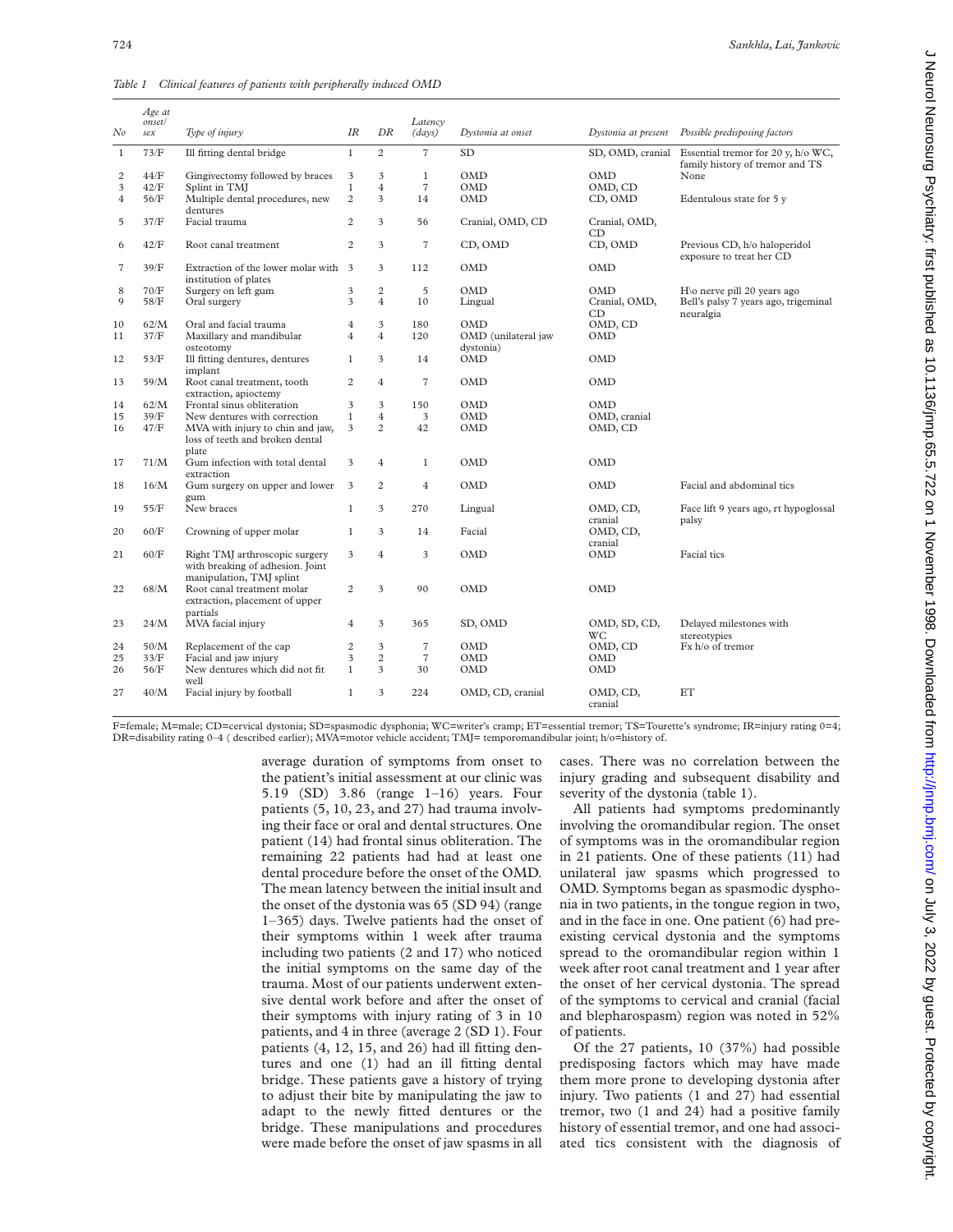*Table 2 Comparison of primary and post-traumatic OMD*

| Variables                                    | Primary   | Post-traumatic |
|----------------------------------------------|-----------|----------------|
| Sex F/M                                      | 15/6      | 18/9           |
| Duration of symptoms when first seen $(v)$ : |           |                |
| Mean                                         | 3.62      | 5.19           |
| SD.                                          | 3.18      | 3.86           |
| Range                                        | $1 - 12$  | $1 - 16$       |
| Age at onset $(y)$ :                         |           |                |
| Mean                                         | 51.48     | 50.11          |
| <b>SD</b>                                    | 12.51     | 14.15          |
| Range                                        | $23 - 74$ | $16 - 73$      |
| Associated movement disorders $(n \, 0)$ :   |           |                |
| Cervical dystonia                            | 7(33)     | 12 (44)        |
| Blepharospasm                                | 7(33)     | 8(30)          |
| Writer's cramp                               | 6(29)     | $1(4)^*$       |
| Spasmodic dysphonia                          | 8(38)     | $2(7)$ *       |
| Essential tremor                             | 3(14)     | 2(7)           |
| Sensory tricks                               | 7(33)     | 9(33)          |
| Pain                                         | 6(29)     | 14 (52)        |
| Family history of MD                         | 7(33)     | $2(7)$ *       |
| Bruxism                                      | 7(33)     | 4(15)          |

\*p<0.05. F=female; M=male; MD=movement disorder.

Tourette's syndrome. One patient was edentulous before placement of the dentures, but had no history suggestive of edentulous dyskinesia. She developed her symptoms 14 days after the placement of new dentures. One patient (6) had pre-existing cervical dystonia and had received haloperidol as a treatment for her cervical dystonia. Other conditions that may have predisposed these patients to peripherally induced OMD included possible exposure to neuroleptic drugs 10 years before the onset of dystonia, a history of tics, hypoglossal palsy, and a history of cosmetic facial surgery, Bell's palsy, trigeminal neuralgia, and delayed developmental milestones. As none of these possible predisposing factors have been validated, with the possible exception of family history of tremor, their relevance, if any, to the aetiology of dystonia in these patients is unknown.

Four patients (6, 9, 21, and 25) developed nocturnal bruxism after the onset of OMD with family history of bruxism in one (21). Three of these patients (21 and 25) also had diurnal bruxism. Five patients (3, 11, 15, 21, and 25) had associated temporomandibular joint symptoms; two (15 and 25) after the onset of their OMD. Three patients had temporomandibular joint symptoms before the onset of OMD. Two patients (3 and 21) had a temporomandibular joint syndrome, the treatment of which might have triggered the onset of OMD. One of these two had a temporomandibular joint splint and the other had temporomandibular joint arthroscopy before the onset of OMD. Three of the patients had extensive oral and temporomandibular joint surgery with worsening of their OMD after each intervention.

We compared this group of patients with post-traumatic OMD with 21 randomly selected patients (15 women) with primary OMD from our database as a control group. Their mean age at onset was 51.48 (SD 2.51) (range 23–74) years. The average duration of symptoms from the onset to our initial evaluation was  $3.62$  (SD  $3.18$ ) (range  $1-12$ ) years. Three patients had the onset of their dystonia in the cervical region, four had spasmodic dysphonia at onset, whereas two patients had their symptoms at onset in the cranial region. Seven

patients had bruxism and four patients had temporomandibular joint symptoms.

There was no difference in any of the clinical variables when the two groups of OMD were compared (table 2). Although associated pain was more frequent in the post-traumatic group than in the primary group, the difference did not reach significance. Both groups used sensory tricks to alleviate their dystonia to the same degree. The most common sensory trick used by patients in both groups was bending their neck forward, which enabled them to eat. Essential tremor was the most often associated movement disorder in primary OMD compared with post-traumatic OMD; however, this difference did not reach significance. A family history of movement disorders was notably less frequent in the post-traumatic group  $(p<0.05)$ . The frequencies of spasmodic dysphonia  $(p<0.05)$  and writer's cramp  $(p<0.05)$  were less common in patients with post-traumatic OMD than in the primary OMD group. Associated bruxism was less frequent in post- traumatic than primary OMD, but this difference did not reach significance.

The phenomenology, including the presence of resting or action dystonia, was similar in both groups. The spread of the symptoms to a contiguous anatomical region seemed more rapid in the post-traumatic group than in the primary group, but these data were not available on all patients due to inability of the patients to recollect the details of the spread of the initial symptoms. The severity of the symptoms was more pronounced in post-traumatic than primary OMD; however, the comparison of the disability scores did not reach significance.

Both groups received medical treatment and BTX-A injections. The average number of medications used in the post-traumatic group was four per patient and in the primary group three per patient. In the post-traumatic group 12 patients received trihexyphenidyl, which was the most commonly used drug. Baclofen and clonazepam were the next most common, used in six and seven patients respectively. The patients with jaw opening OMD received BTX-A injections in the submentalis complex whereas patients with jaw closing dystonia were predominantly injected in the masseters. In 21 patients who received BTX-A, nine (43%) had no functional improvement (scores 0, 1, and 2) and 12 (57%) patients had functional improvement (scores 3 and 4). In the primary group, 19 patients received BTX-A therapy. Six (32%) of these had no functional improvement, but 13 (68%) reported meaningful functional improvement. We compared the results to medical treatment using the same criteria and Fisher's exact test. The results indicated BTX-A therapy to be superior to the various forms of the medical treatment (p<0.005) in both groups. Five patients in the post-traumatic group and 11 in the primary group had complications after their first injections such as jaw weakness, loss of smile, dysphagia, nasal regurgitation, and jaw tremor. These complications were not seen with dose adjustment and improved techniques in subsequent treatment sessions.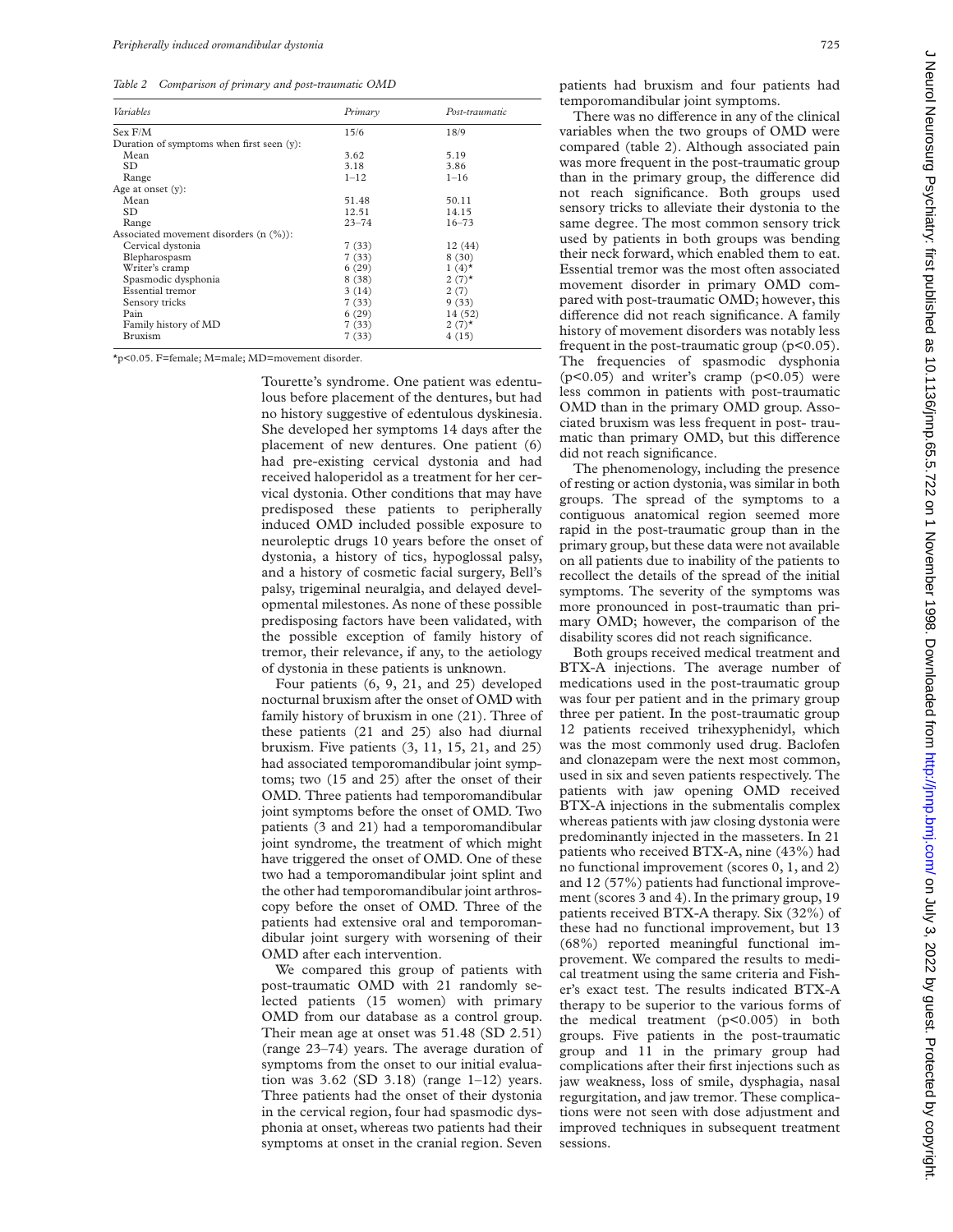*Table 3 Summary of studies of post-traumatic oromandibular dystonia*

| Author/year                                   | Nature of the trauma | Patients (n) | Latency (days)   | Possible predisposing factors                                                                                  |
|-----------------------------------------------|----------------------|--------------|------------------|----------------------------------------------------------------------------------------------------------------|
| Sutcher <i>et al</i> $1971^{20}$              | Ill fitting dentures | 4            | Not known        | Loss of proprioception                                                                                         |
| Jankovic and Van der Linden 1985 <sup>5</sup> | Facial trauma        |              | 12 Months        | Developmental delay                                                                                            |
| Koller et al $1983^{21}$                      | Dental extraction    | Not known    | Not known        | None                                                                                                           |
| Thompson et al 1986 <sup>18</sup>             | Dental               |              | Not known        | None                                                                                                           |
| Brin et al $1986^{23}$                        | Oral surgery         |              | 3 Days to a week | Not known                                                                                                      |
| Present study                                 | Orofacial trauma     | 27           | 65 Days          | Family history of movement disorder, prior exposure to<br>neuroleptics, associated dystonia, essential tremor. |

### **Discussion**

Oromandibular dystonia is a focal dystonia which causes involuntary mouth closure or opening, deviation of the jaw, facial grimacing, and tongue movements. It may be accompanied by involuntary closure of the eyes (blepharospasm), strained or breathy voice (spasmodic dysphonia), cervical dystonia, or other movement disorders. Often misdiagnosed as a "dental problem", "temporomandibular joint syndrome", "psychological disturbance", or "bruxism", OMD may cause considerable functional and psychosocial disability.<sup>16</sup> The dystonia may be present only while eating and can be relieved by sensory tricks such as touching the face, pinching the neck, and bending the neck forward. The symptoms of OMD can be worsened by emotional factors, which is one of the reasons for the delay in the diagnosis. The cause of OMD is usually unknown (primary or idiopathic), but it may be associated with neuroleptic exposure, CNS trauma, hypoxic brain damage, metabolic disorders, and ischaemic or demyelinating lesions in the upper brain stem.<sup>18</sup> Rarely, peripheral trauma can induce dystonia. Although the concept of peripherally induced dystonia was first met with some skepticism, the notion that local trauma can lead to dystonia of the involved body part, sometimes also referred to as the dystonia-causalgia syndrome, is now well accepted. $4-15$  Peripherally induced dystonia, however, is often not recognised, particularly if the trauma is relatively trivial or the latency between trauma and the onset of dystonia is longer than a few days.

The clinical features of peripherally induced OMD in our series were similar to those of primary OMD, with a few exceptions. Severity of symptoms and progression of the disease were more prominent in the post-traumatic group. Frequency of associated movement disorders such as essential tremor, bruxism, writer's cramp, and spasmodic dysphonia was lower in the post-traumatic group than in the patients with primary OMD, but the difference was significant only for writer's cramp and spasmodic dysphonia (table 2). Post-traumatic OMD had a lesser tendency to spread to contiguous or non-contiguous segments when compared with primary OMD. Family history of movement disorders was also less frequent in the post-traumatic group (7%) than the primary group  $(33\%)$  (p<0.05). These data, however, must be interpreted cautiously because of the few cases in each group. The use of sensory tricks to relieve the dystonia was seen in both groups. This is by contrast with the usual absence of sensory tricks in other posttraumatic dystonias, such as cervical dystonia.<sup>1</sup>

Peripherally induced OMD has received little attention in the neurologial and dental literature and its true prevalence is unknown. In 1971, Sutcher *et al*<sup>20</sup> described four patients who developed jaw opening OMD after obtaining ill fitting dentures. Their patients had worn these dentures from a minimum of 1 year to many years before noticing the abnormal mouth movements. In our series four patients had new sets of dentures, including one patient with an ill fitting dental bridge. The patients with ill fitting dentures had a history of manipulating their jaw position using their jaw muscles to get used to the new dentures. These malaligned dentures may have caused an impairment of proprioception of the oral cavity leading to subsequent development of dystonia or so-called "edentulous dyskinesia".<sup>20 21</sup> We included one patient with OMD after facial injury in our original series of patients with peripherally induced dystonia.<sup>5</sup> In a series of patients with unilateral jaw and hemimasticatory spasms, Thompson *et al*<sup>22</sup> described a 42 year old woman who developed unilateral jaw dystonia after a dental extraction similar to that of our patients. Brin *et al*<sup>23</sup> briefly reported a series of 23 patients with post-traumatic limb, axial, cervical, spasmodic dysphonia, and generalised dystonia and included two patients with OMD after oral surgery. Koller *et al*<sup>6</sup> in their review of post-traumatic movement disorders described patients developing OMD after tooth extraction, but did not provide any details about the latency between the dental work and subsequent development of dystonia (table 3).

Our study shows that OMD can occur after an injury, oro-mandibular surgery, or a dental procedure. Although the relation between such insults and the subsequent development of OMD may be purely coincidental, the temporal and anatomical association, however, argues in favour of a cause and effect relation. Fourteen of our patients, eight with cranial dystonia before trauma and six with spread to cranial structures beyond the oromandibular region, may possibly have had or were significantly predisposed to developing cranial dystonia and the trauma may have exacerbated or precipitated the onset. Various predisposing factors, such as an associated movement disorder, family history of tremors, edentulous state, exposure to neuroleptic drugs, and peripheral nerve injury may contribute to the development of this movement disorder under some circumstances or in certain vulnerable people (table 3).<sup>5 20-23</sup> Seven of our 27 (26%) patients had possible predisposing factors such as a family history of movement disorders, prior exposure to neuroleptic drugs, delayed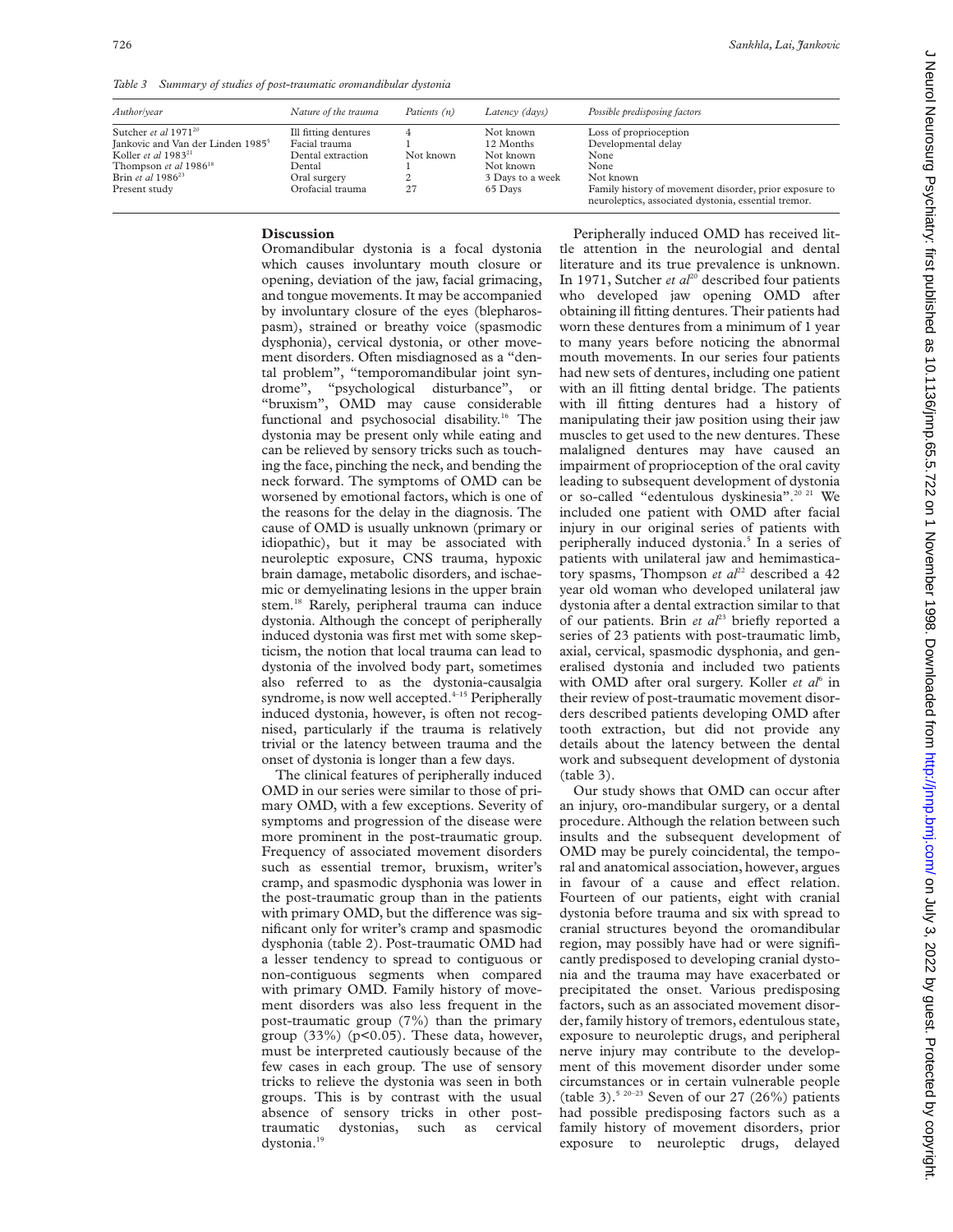milestones, history of movement disorders such as cervical dystonia, essential tremor, and tics.4 5 24–27 It is not known, however, whether these factors play an important, or any, part in the mechanism of peripherally induced OMD. Fletcher *et al*<sup>27</sup> suggested that peripheral injury could trigger the onset of dystonia in genetically predisposed persons with primary generalised dystonia and that dystonia worsened after each subsequent injury. We made a similar finding in one of our patients who had preexisting cervical dystonia and developed OMD after root canal treatment. Three other patients noted exacerbation of their OMD after repeat oral surgeries. No correlation between the severity of the trauma and subsequent development of dystonia was established in our study (table 1).

A causative relation between peripheral injury and subsequent dystonia has been difficult to establish experimentally and there is no animal model that adequately mimics the clinical syndrome. Some experimental studies, however, suggest that peripheral injury can lead to reorganisation at cortical, subcortical, and spinal cord level resulting in motor dysfunction. The relation between peripheral trauma, pain, dystonia, and the frequent association with reflex sympathetic dystrophy further supports the notion that pathways subserving pain and those involved in motor control are important for peripherally induced movement disorders.<sup>5 8-12</sup> Direct demonstration of a relation between pain and basal ganglia came from de Ceballos *et al*. <sup>28</sup> They showed that a thermal injury to one hind limb in rats resulted in a delayed onset withdrawal of the affected limb and this was associated with a marked reduction of met-enkephalin and leu-enkephalin concentration in the globus pallidum bilaterally and only met-enkephalin in the caudate and putamen. These changes were most pronounced contralateral to the injured limb. They considered that the peptide changes occurred in response to the injury and were responsible for the subsequent motor impairment. There are many other examples of cortical or subcortical reorganisation in response to altered peripheral sensory input.<sup>29 30</sup> Further evidence for cortical changes after peripheral injury is the finding that patients with amputated limbs show larger motor evoked potentials and recruit a larger percentage of the motor neuron pool after transcortical stimulation in muscles proximal and ipsilateral to the amputated limb compared with the contralateral limb.<sup>31</sup> 32

Oromandibular dystonia, whether primary or post-traumatic, can lead to secondary complications. Bruxism, often associated with markedly increased dental wear, was more common in primary OMD (33%) than in post-traumatic OMD (15%), and 19% of our patients had associated temporomandibular joint syndrome, irrespective of the aetiology of the OMD. Therefore, to prevent these and other complications, prompt and appropriate treatment of OMD is important. Our findings suggest that OMD (primary and posttraumatic) responds poorly to various medications commonly used to treat dystonia, such as trihexyphenidyl, baclofen, and clonazepam. Injections of BTX-A into the affected muscles, although usually effective, is sometimes complicated by dysphagia and jaw weakness. These complications were encountered in 19% of the patients with post-traumatic and in 52% of those with primary dystonia. The complication rate, however, can be minimised if the treating physician has a detailed knowledge of the anatomy of oromandibular muscles and is skilled and experienced in treating this form of dystonia.

Despite growing evidence supporting the relation between trauma and subsequent development of dystonia, the physiological and biochemical meachanisms of peripherally induced dystonia, including OMD, are not well understood. Our series broadens the range of peripherally induced movement disorders and draws attention to the often unrecognised posttraumatic OMD.

We express our gratitude to Dr Myrna Khan for her assistance with the statistical analysis. We thank Kenneth Schwarts and Jenny Beach for their technical assistance. We also thank the National Parkinson Foundation and the RSMIS Foundation for their generous support.

- 1 Tandan R, Bradley WG. Amyotrophic lateral sclerosis: part 2 etiopathogenesis. *Ann Neurol* 1985;**18**:419–31.
- 2 Miller H. Trauma and multiple sclerosis. *Lancet* 1964;i:848– 50.
- 3 Kondo K, Kuroiwa Y. A case control study of Creuztfeld-Jacob disease: association with physical injuries. *Ann Neurol* 1982;**11**:377–81.
- 4 Cordoso F, Jankovic J. Peripherally induced tremor and parkinsonism. *Arch Neurol* 1995;**52**:263–70.
- 5 Jankovic J, Van Der Linden C. Dystonia and tremor induced by peripheral trauma: predisposing factors. *J Neurol Neuro-surg Psychiatry* 1985;**51**:1512–9.
- 6 Koller WC, Wong GF, Lang A. Posttraumatic movement
- disorders: a review. *Mov Disord* 1989;**4**:20–36. 7 Sheehy MP, Marsden CD. Trauma and pain in spasmodic torticollis. *Lancet* 1980;i:777–8. 8 Schott GD. Induction of involuntary movements by periph-
- eral trauma: an analogy with causalgia. *Lancet* 1986;ii:712– 16.
- 9 Schott GD. Mechanisms of causalgia and related clinical conditions. *Brain* 1986;**109**:717–38.
- 10 Schott GD. The relationship of peripheral trauma and pain to dystonia. *J Neurol Neurosurg Psychiatry* 1985;**48**:698– 701.
- 11 Schwartzman RJ, Kerrigan J. The movement disorder of reflex sympathetic dystrophy. *Neurology* 1990;**40**:57–61. 12 Bhatia KP, Bhatt MH, Marsden CD. The causalgia-
- dystonia syndrome. *Brain* 1993;**116**:843–51.
- 13 Jankovic J. Post-traumatic movement disorders: central and
- peripheral mechanisms. *Neurology* 1994;12:2006–12.<br>14 Schott GD. Painful legs and moving toes: the role of trauma.<br>5 *Neurol Neurosurg Psychiarty* 1981;44:344–6.<br>15 Jankovic J, Pardo R. Segmental myoclonus: clinical and
- pharmacological study. *Arch Neurol* 1986;43:1025-30.<br>16 Jankovic J. Etiology and differential diagnosis of blepharos-
- pasm and oromandibular dystonia. In: Jankovic J, Tolosa E, eds. *Focal dyskinesias. Advances in neurol*ogy. New York: Raven Press. 1988;**49**:103–16.
- 17 Jankovic J, Schwartz K. Clinical correlates of response to botulinum toxin injections. *Arch Neurol* 1991;**48**:1253–6.
- 18 Jankovic J, Fahn S. Dystonic syndromes. In: Jankovic J, Tolosa E, eds. *Parkinson's disease and movement disorders.* 2nd ed. Baltimore, MD: Williams and Wilkins, 1993;337– 74.
- 19 Truong DD, Dubinsky R, Hermanowicz N, *et al*. Posttraumatic torticollis. *Arch Neurol* 1991;**48**:221–3. 20 Sutcher HD, Underwood RG, Beatty RV, *et al*. Orofacial
- dyskinesia: a dental dimension. *JAMA* 1971;**216**:1459–63. 21 Koller WC. Edentulous orodyskinesia. *Ann Neurol* 1983;**13**:
- 97–9. 22 Thompson PD, Obeso JA, Delgado G, *et al*. Focal dystonia of the jaw and differential diagnosis of unilateral jaw and masticatory spasms. *J Neurol Neurosurg Psychiatry* 1986;49: 651–6.
- 23 Brin MF, Fahn S, Bressman SB, *et al*. Dystonia precipitated by peripheral trauma [abstract]. *Neurology* 1986;**36**(suppl 1):119.
- 24 Burke RE, Fahn S, Jankovic J, *et al.* Tardive dystonia: late onset and persistent dystonia caused by antipsychotic drugs. *Neurology* 1987;**37**:616–23.
- 25 Scott B, Jankovic J. Delayed-onset progressive movement disorders. Neurology 1996;**46**:68−74.